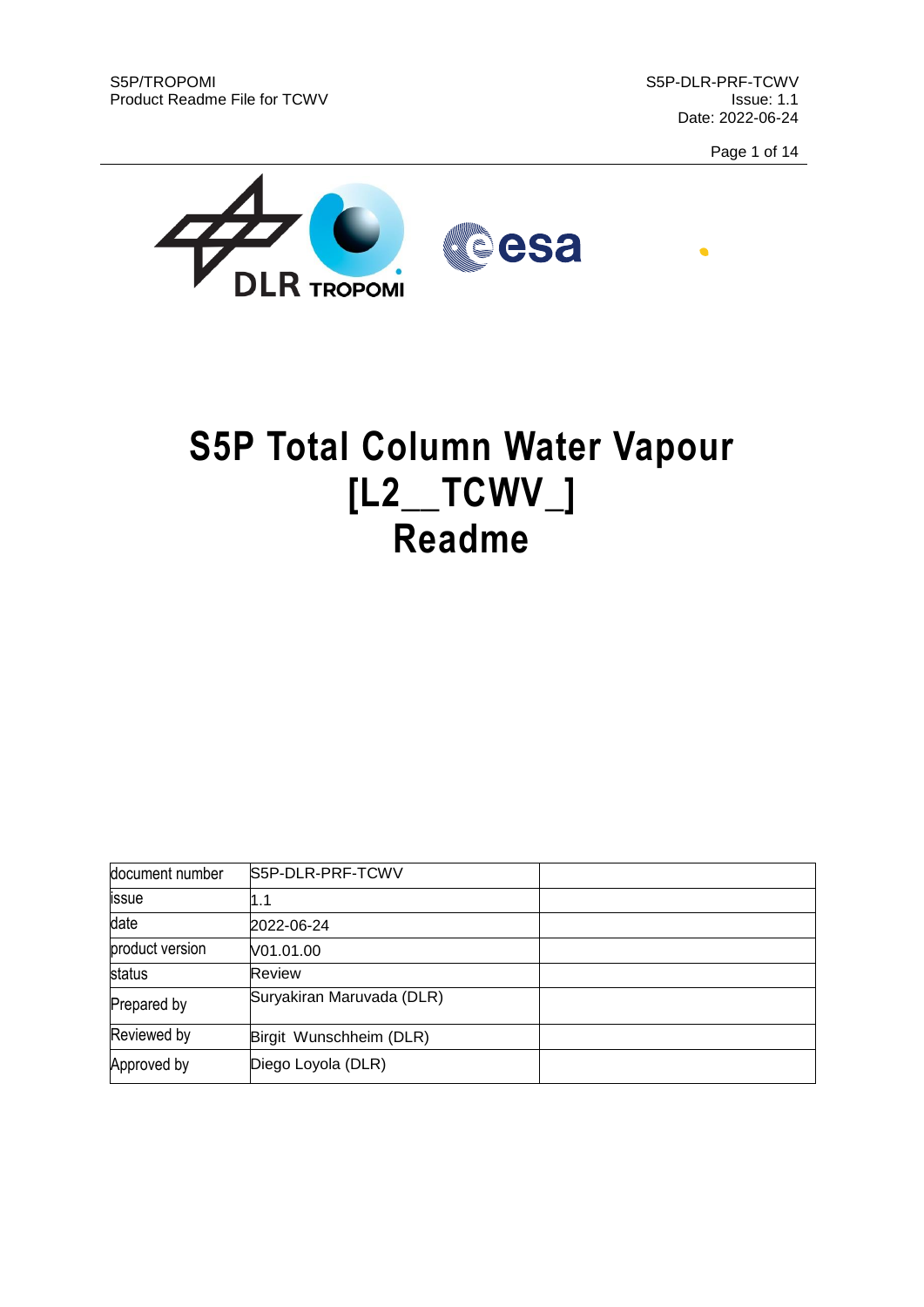S5P-DLR-PRF[-TCWV](#page-0-0) Issue: [1.1](#page-0-1) Date: [2022](#page-0-2)-06-24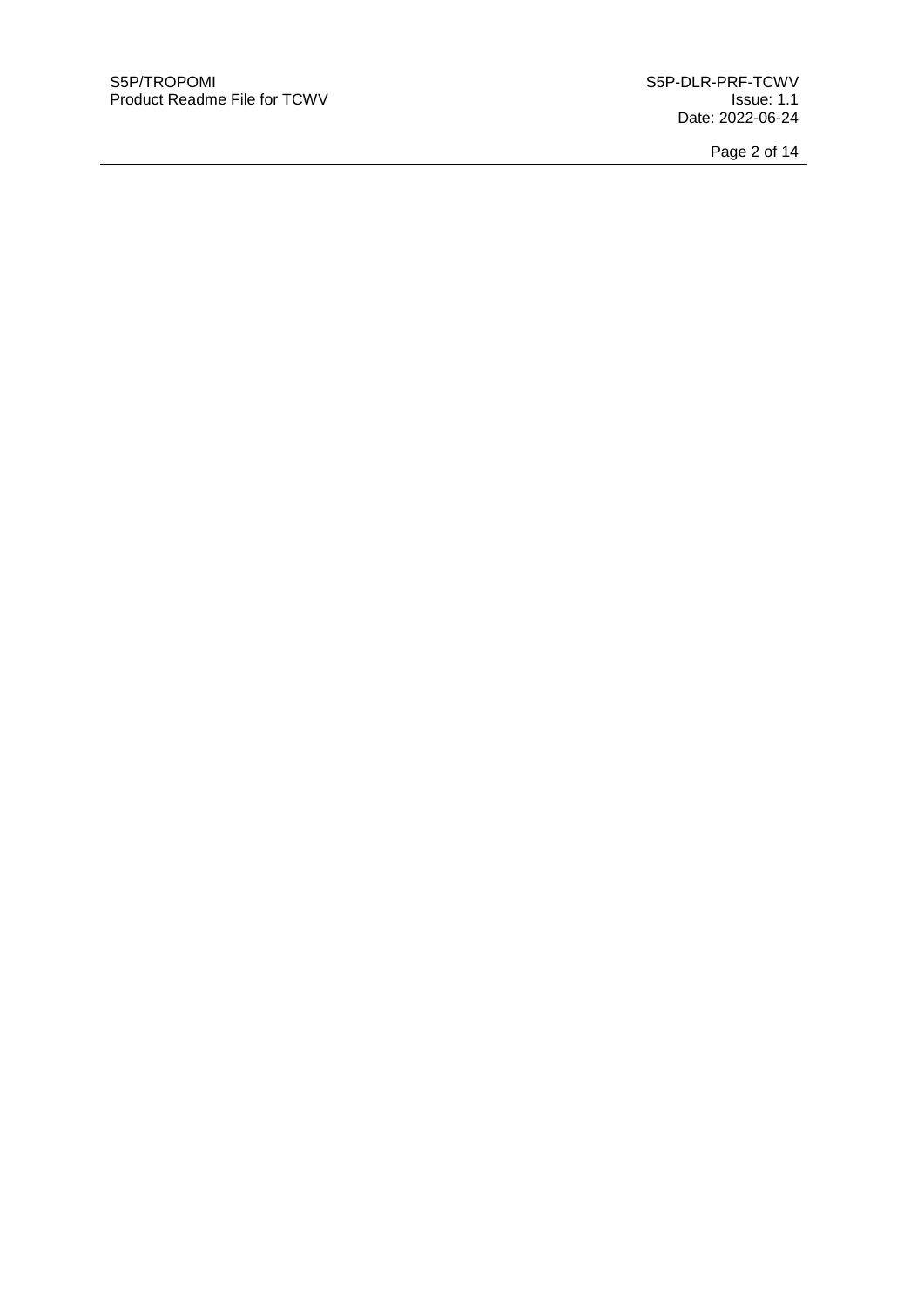# **Document approval record**

|              | digital signature                                                                                                                                                |  |
|--------------|------------------------------------------------------------------------------------------------------------------------------------------------------------------|--|
| prepared:    | Digitally signed by Suryakiran<br>Maruvada<br>Date: 2022.06.21 23:10:00<br><b>CEST</b>                                                                           |  |
| Checked:     | Digitally signed by Birgit<br>Wunschheim<br>Date: 2022.06.21                                                                                                     |  |
| approved PI: | Digitally signed by Diego<br>Loyola<br>Reason: I am approving<br>this document<br>Location: your signing<br>location here<br>Date: 2022.06.21<br>18:48:31+02'00' |  |
| approved PM: |                                                                                                                                                                  |  |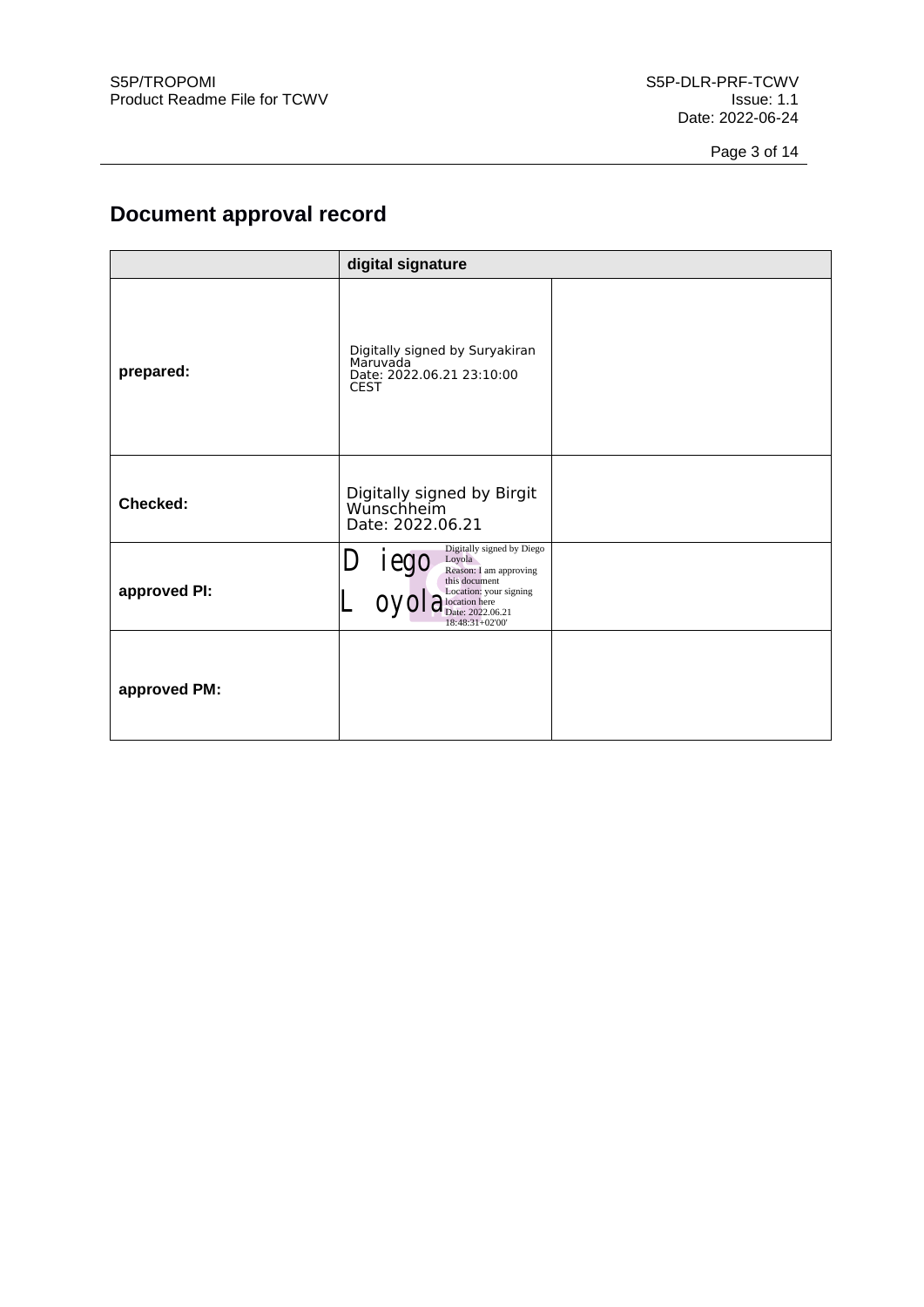# **Document Change Record**

| issue | <b>date</b> | litem | <b>comments</b>                                 |
|-------|-------------|-------|-------------------------------------------------|
| l1.0  | 2020-12-15  | All   | Initial version                                 |
| 1.1   | 2022-06-24  |       | Updated version<br>with multiple<br>corrections |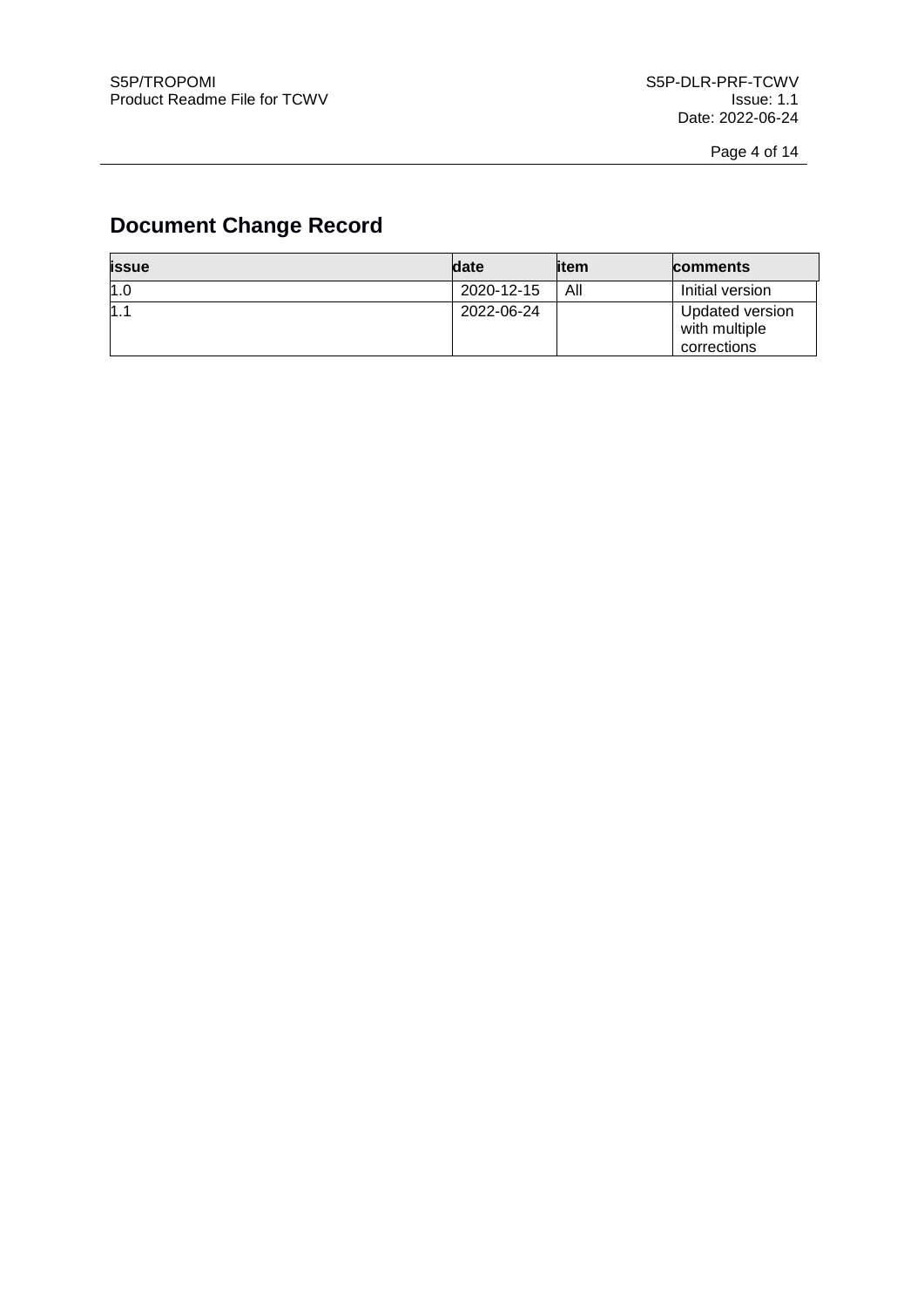# **Table of Contents**

| $\mathbf{2}$ |  |
|--------------|--|
| 3            |  |
| 4            |  |
| 5            |  |
| 5.1          |  |
| 5.2          |  |
| 5.2.1        |  |
| 6            |  |
| 6.1          |  |
| 6.2          |  |
| 6.3          |  |
| 6.4          |  |
| 7            |  |
| 8            |  |
| 9            |  |

**Index of Tables** Table 1: History of TCWV processor versions.  $\boldsymbol{9}$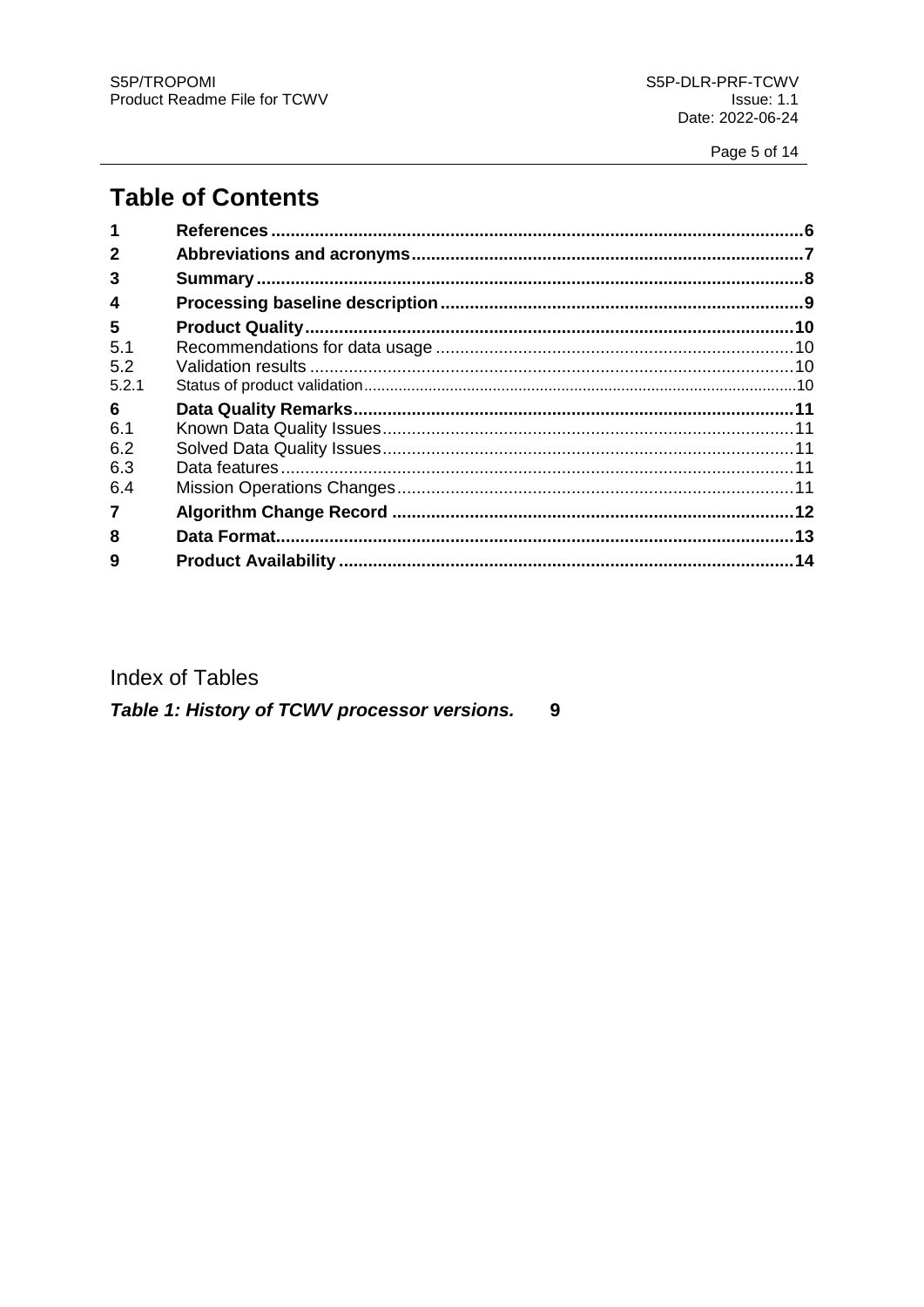#### <span id="page-5-0"></span>**1 References**

- <span id="page-5-2"></span>[RD01] Sentinel-5 precursor/TROPOMI Level 2 [Algorithm Theoretical Basis Document](https://sentinels.copernicus.eu/documents/247904/2476257/Sentinel-5P-TROPOMI-ATBD-Total-Ozone) TCWV **source**: DLR; **ref**: S5P-L2-DLR-ATBD-TCWV;
- <span id="page-5-1"></span>[RD02] Sentinel-5 precursor/TROPOMI Level 2 [Product](https://sentinels.copernicus.eu/documents/247904/2476257/Sentinel-5P-TROPOMI-ATBD-Total-Ozone) User Manual TCWV **source**: DLR; **ref**: S5P-L2-DLR-PUM-TCW[V;](https://sentinel.esa.int/documents/247904/2474726/Sentinel-5P-Level-2-Product-User-Manual-Cloud)
- [RD03] Chan, K. L., Valks, P., Slijkhuis, S., Köhler, C., and Loyola, D., "**Total column water vapor retrieval for Global Ozone Monitoring Experience-2 (GOME-2) visible blue observations"**, *Atmos. Meas. Tech.*, 13, 4169–4193, 2020. <https://doi.org/10.5194/amt-13-4169-2020>
- [RD04] Chan, K-L, Xu, J., Slijkhuis S., Valks P., Loyola, D.G., "**TROPOspheric Monitoring Instrument observations of total column water vapour: algorithm and validation**", *Science of The Total Environment*, 821, 153232, 2022. <https://doi.org/10.1016/j.scitotenv.2022.153232>
- [RD05] Garane, K., Chan, K. L., Koukouli, M.-E., Loyola, D., and Balis, D., "**TROPOMI/S5P Total Column Water Vapor Validation against AERONET ground-based measurements**", Atmos. Meas. Tech. Discuss., in review, 2022. <https://doi.org/10.5194/amt-2022-94>

More information on this data product is available from the S5P ATMOS webpage <https://atmos.eoc.dlr.de/tropomi>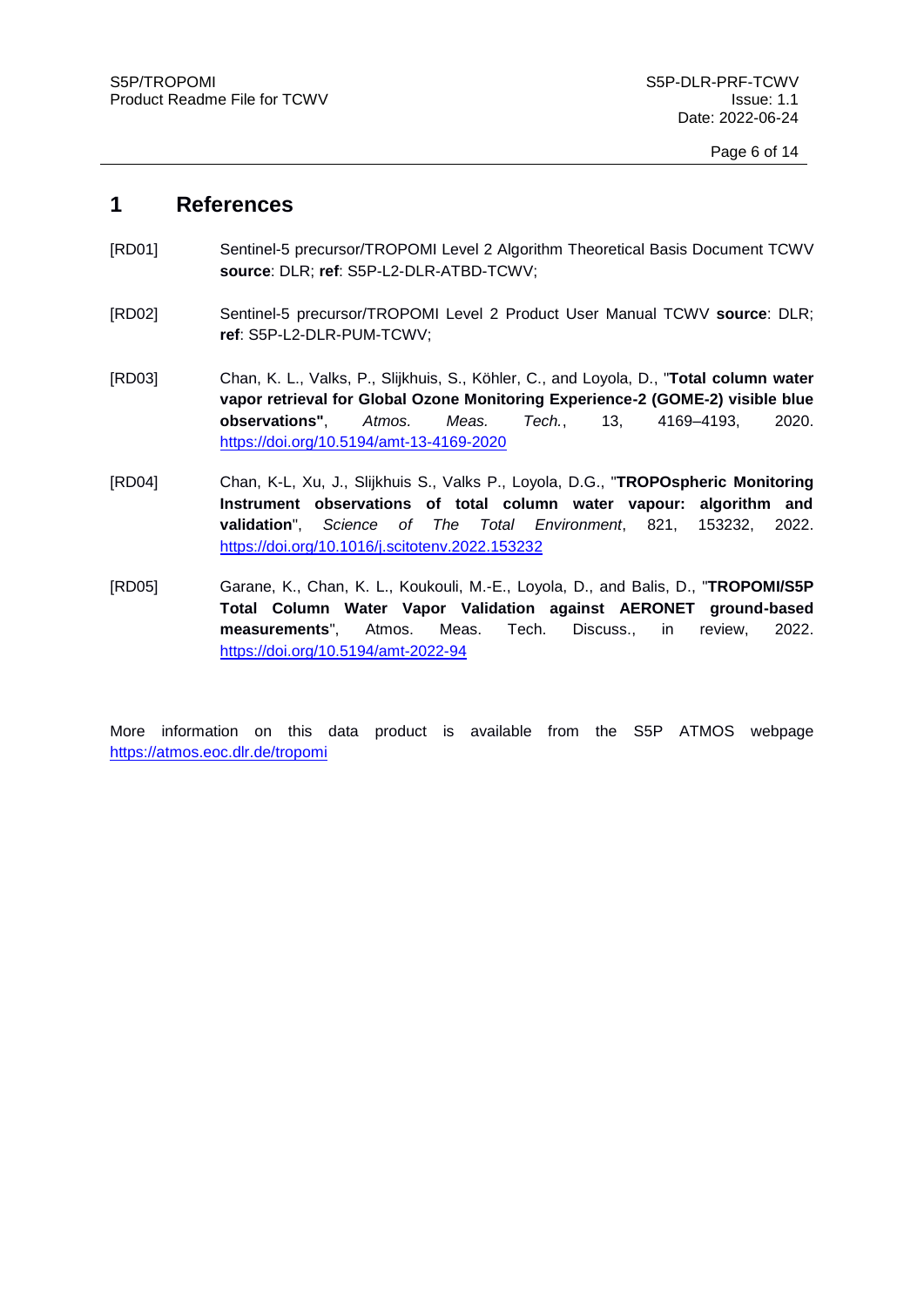# <span id="page-6-0"></span>**2 Abbreviations and acronyms**

| <b>ATBD</b>      | Algorithm Theoretical Basis Document                                |
|------------------|---------------------------------------------------------------------|
| <b>DLR</b>       | German Aerospace Center / Deutsches Zentrum für Luft- und Raumfahrt |
| <b>DOI</b>       | Digital Object Identifier                                           |
| <b>ESA</b>       | European Space Agency                                               |
| $GOME(-2)$       | Global Ozone Monitoring Experiment(-2)                              |
| <b>NRTI</b>      | Near Real Time (timeliness of products)                             |
| <b>OFFL</b>      | Offline (timeliness of products)                                    |
| <b>PRF</b>       | Product Readme File                                                 |
| <b>PUM</b>       | <b>Product User Manual</b>                                          |
| S <sub>5</sub> P | Sentinel-5 Precursor                                                |
| <b>TROPOMI</b>   | <b>Tropospheric Monitoring Instrument</b>                           |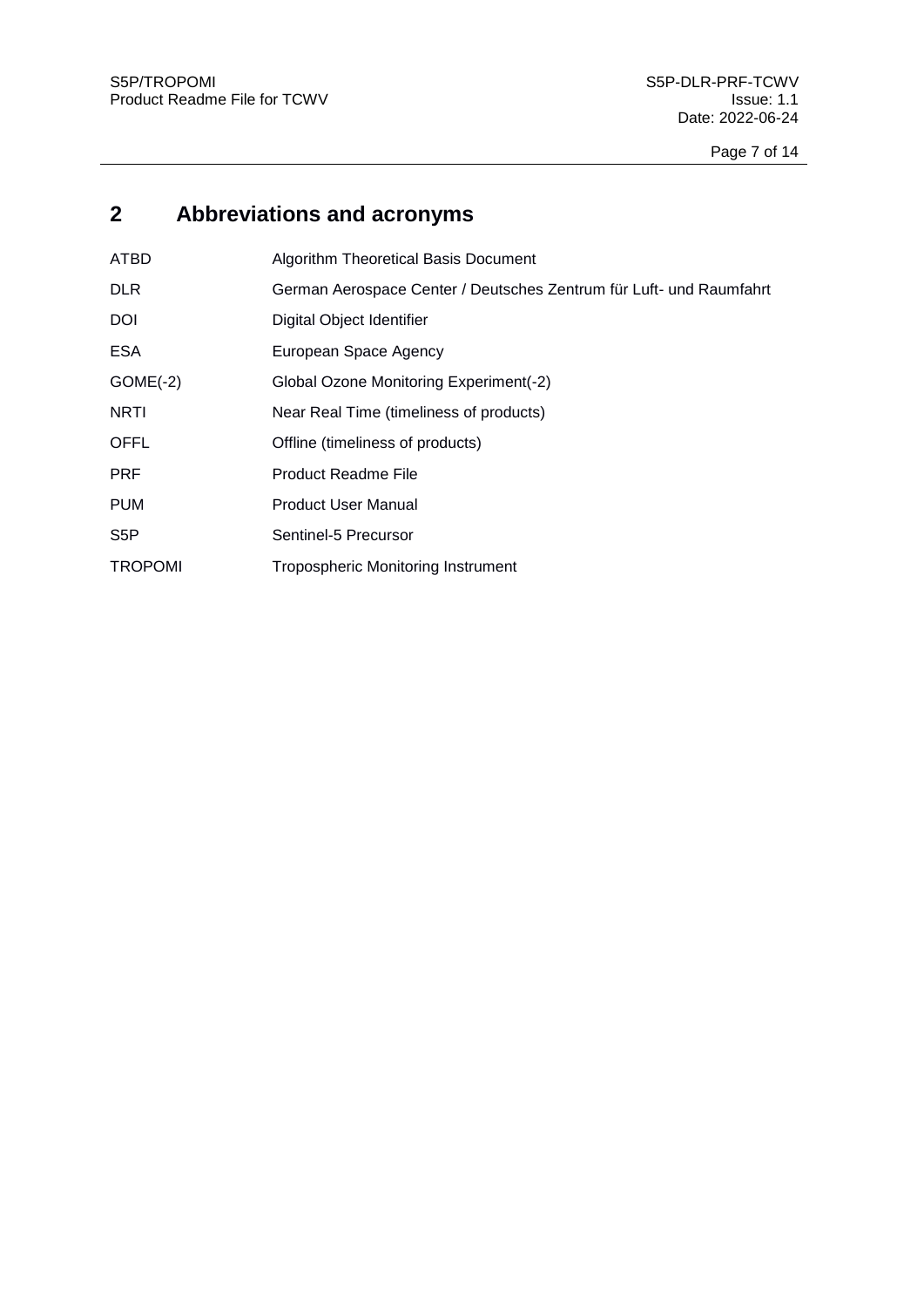### <span id="page-7-0"></span>**3 Summary**

This is the Product Readme File (PRF) of the Tropospheric Monitoring Instrument on board the Copernicus Sentinel 5 Precursor satellite (TROPOMI/S5P) total column water vapor Level 2 data product and is applicable for Offline (OFFL) timeliness data products.

Product Identifier: **L2\_\_TCWV\_\_**

Example file name:

#### **S5P\_OFFL\_L2\_\_TCWV\_\_\_20191201T005539\_20191201T015402\_11047\_01\_000100\_202 00714T195701.nc**

The Readme file describes the current processing baseline, product and quality limitations, and product availability status. More information on this data product is available from the S5P ATMOS webpage <https://atmos.eoc.dlr.de/tropomi>.

The data file contains the water vapor column density which gives the total atmospheric column between the surface and the tropopause. The random error uncertainty originating from the spectral fit is given in the water\_vapor\_column\_density\_precision.

Note that the TCWV data product may be used in different ways, and different fields in the file are relevant depending on the application. For this, we refer to the product user manual [\[RD02\]](#page-5-1). The averaging kernels and the *a priori* profiles are provided and should be used for e.g., comparisons with models or profile measurements.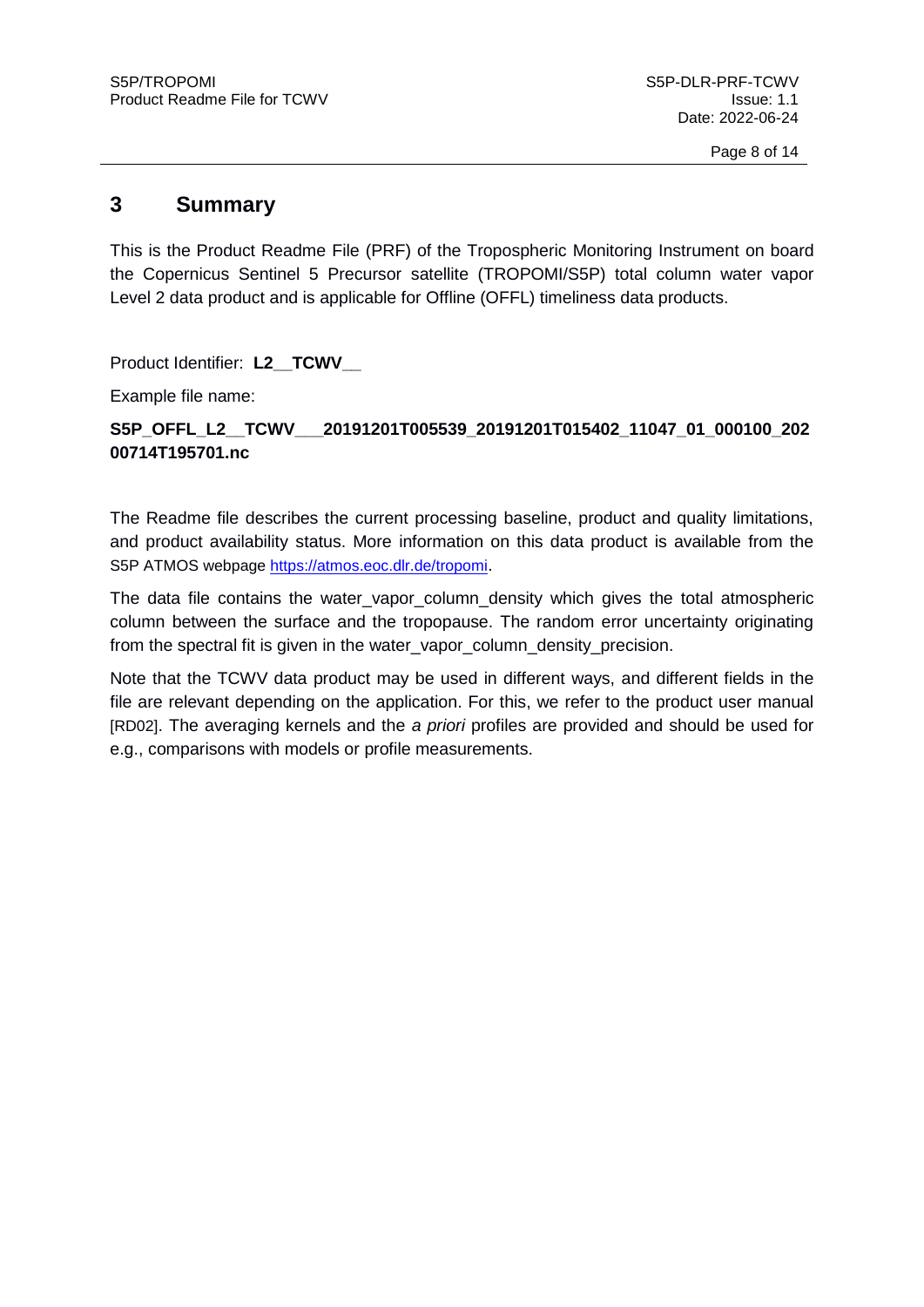# <span id="page-8-0"></span>**4 Processing baseline description**

Table 1 contains the history of the TCWV processor versions.

| <b>Processor</b><br><b>Version</b> | In operation from | <b>In operation until</b> | <b>Relevant improvements</b>                           |
|------------------------------------|-------------------|---------------------------|--------------------------------------------------------|
| 00.01.00                           | na                | na                        | - Initial operational version                          |
| 01.01.00                           | 2022-06-24        |                           | - Changes to output content<br>variables and bug fixes |

*Table 1: History of TCWV processor versions.*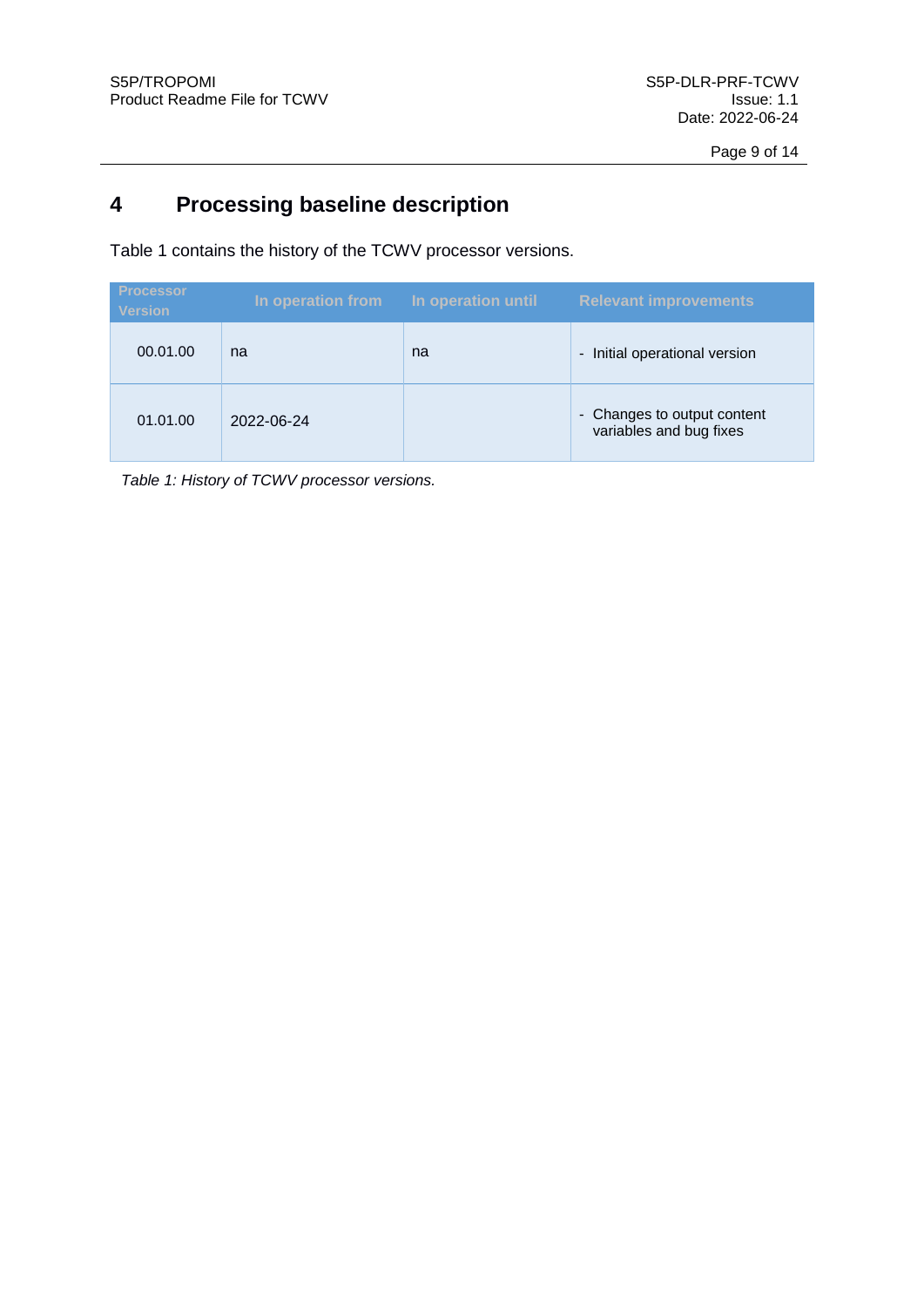### <span id="page-9-0"></span>**5 Product Quality**

#### <span id="page-9-1"></span>**5.1 Recommendations for data usage**

The current version of TCWV product does not contain any qa value. In order to avoid misinterpretation of the data, it is recommended at the current stage to only use those TROPOMI pixels associated with cloud radiance fraction (cloud\_radiance\_fraction) smaller, 0.5 and solar zenith angle (solar\_zenith\_angle) smaller than 85° and root mean square of spectral fit residual (fitted\_root\_mean\_square) smaller than 0.002.

For further details, data users are encouraged to read the Product User Manual (PUM) [\[RD02\]](#page-5-1) and Algorithm Theoretical Basis Document (ATBD) [\[RD01\]](#page-5-2) associated with this data product.

#### <span id="page-9-2"></span>**5.2 Validation results**

#### <span id="page-9-3"></span>**5.2.1 Status of product validation**

TCWV derived from TROPOMI/S5P observations agree well with the other data sets with Pearson [correlation coefficient](https://www.sciencedirect.com/topics/earth-and-planetary-sciences/correlation-coefficient) (R) ranging from 0.96 to 0.99. The mean bias between TROPOMI and ERA5 data is -1.24 kg m<sup>-2</sup> for measurements over land and 0.73 kg m<sup>-2</sup> for measurements over water. The comparison to MODIS observations show similar results with small dry bias of 1.51 kg m<sup>-2</sup> for measurements over land and a small wet bias of 1.25 kg m<sup>-2</sup> for measurements over water. Slightly larger dry bias of 1.98 kg m<sup>-2</sup> for measurements over land and 1.74 kg m<sup>-2</sup> for measurements over water are found when compared to GOME-2 observations [RD03]. Compared to SSMIS data over water, TROPOMI observations are bias low by 3.25 kg m<sup>-2</sup>, see [RD04] for more details.

Furthermore, TROPOMI/S5P TCWV was validated using ground-based data from AERONET. The correlation coefficient of the two products is found to be 0.9 and the mean bias of the relative percentage differences is of the order of only -3 % for the mid-latitudes and the tropics (±60°), see [RD05] for more details.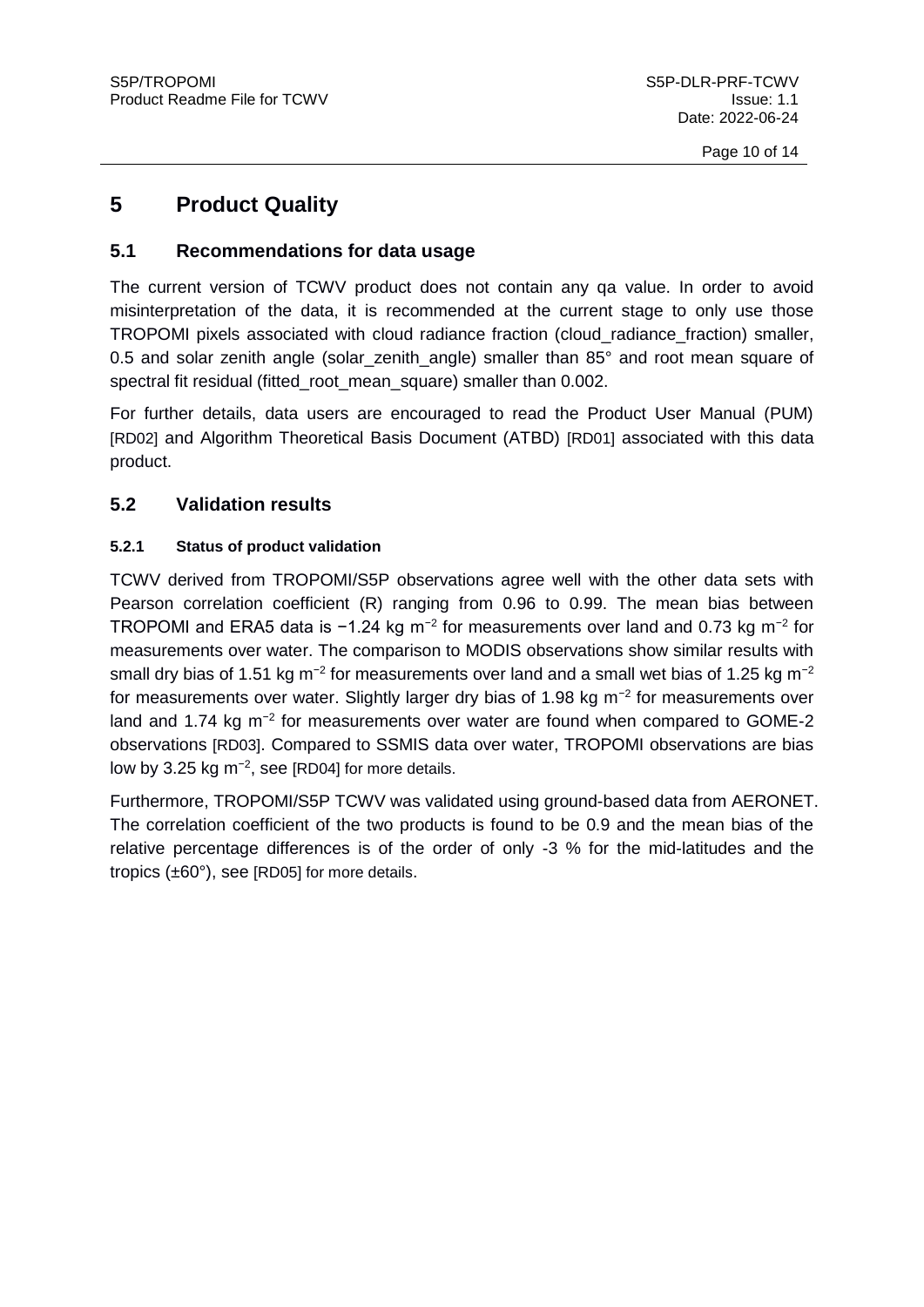### <span id="page-10-0"></span>**6 Data Quality Remarks**

#### <span id="page-10-1"></span>**6.1 Known Data Quality Issues**

• Currently none

#### <span id="page-10-2"></span>**6.2 Solved Data Quality Issues**

- Dynamic processing parameter **num\_proc** has been removed. A new dynamic processing parameter **File\_Class** has been added
- Addressed data format discrepancies mentioned in section 5 of [PFS] and [PUM] [\[RD02\]](#page-5-1)

#### <span id="page-10-3"></span>**6.3 Data features**

This section describes some characteristics of the data that might seem anomalous, however they are physically correct and not related to any problem.

#### **Pixel geolocation around North Pole (feature)**

The solar irradiance is measured on a daily basis over the North Pole at a reference azimuth angle to remove seasonal effects on the measurements. To this end, a yaw manoeuvre is executed when the instrument is still in radiance mode, causing possible distortion on the scanlines observed during this manoeuvre (i.e., crossing scanlines, "bow-tie" ground pixel shape instead of rectangular). This occurs at most during the last 26 seconds of radiance measurements in few orbits (7-9 per week). Though this may seem anomalous, it is physically correct, and not related to any problem on the data geolocation.

#### <span id="page-10-4"></span>**6.4 Mission Operations Changes**

A change in the Copernicus Sentinel 5P operations scenario, increasing the spatial resolution from 7.0 km to 5.5 km along track for all measurements, became operational starting from 6 August 2019, orbit 9388.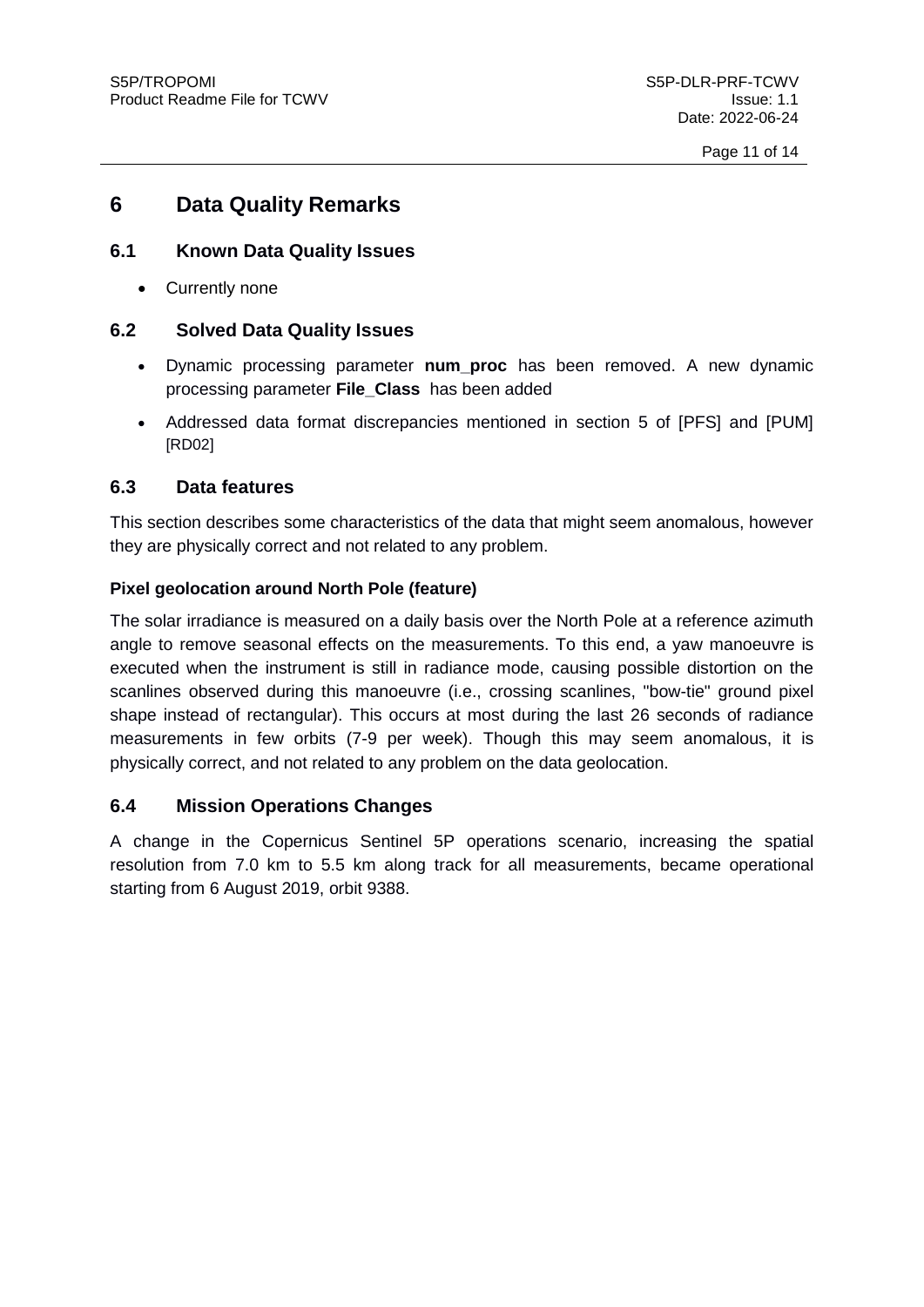# <span id="page-11-0"></span>**7 Algorithm Change Record**

For a detailed description of the L2\_\_TCWV\_\_ algorithms, please refer to the ATBD [\[RD01\]](#page-5-2).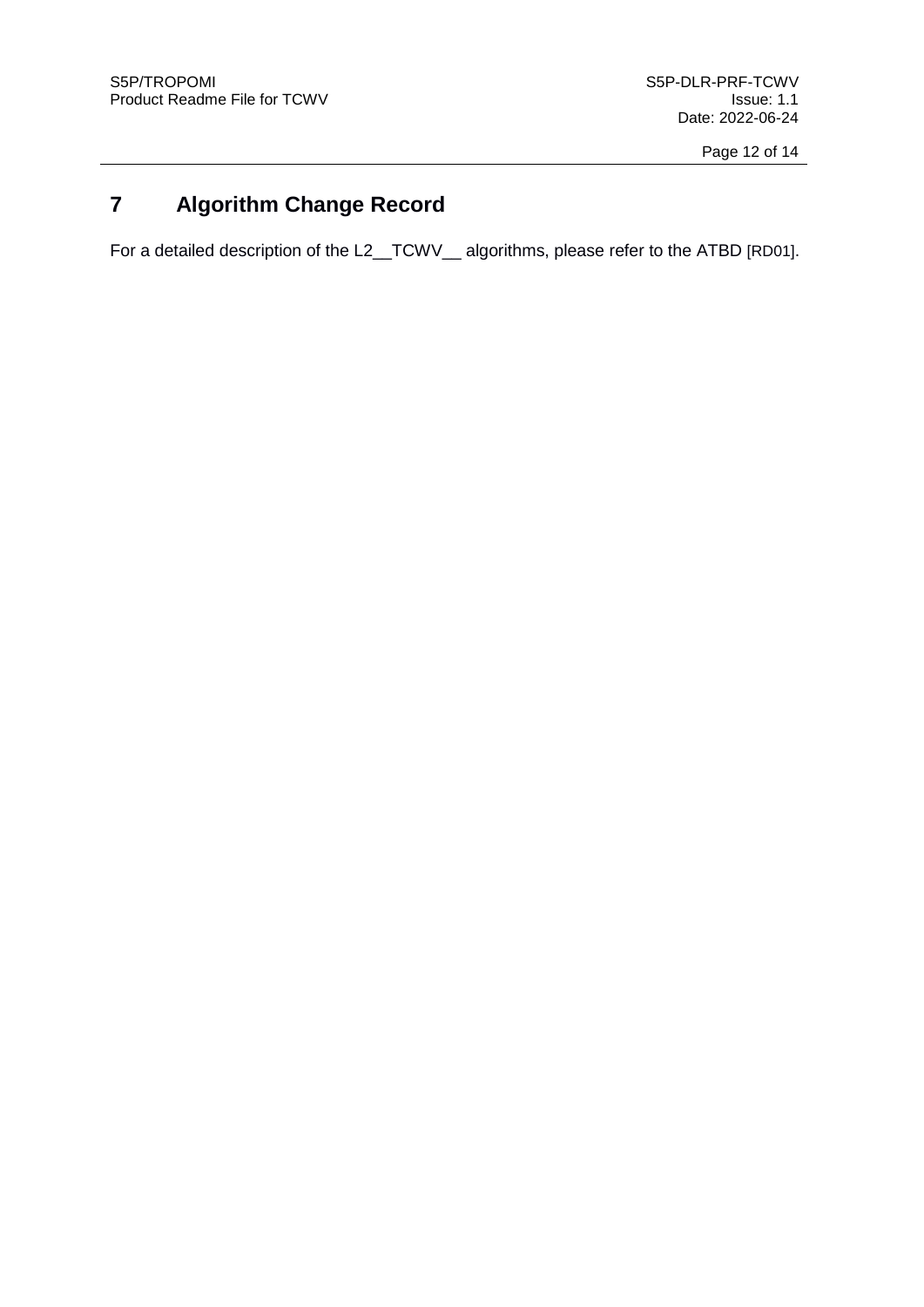### <span id="page-12-0"></span>**8 Data Format**

The product is stored as NetCDF4 file. The NetCDF4 file contains both the data and the metadata for the product.

For OFFL data the product is stored as a single file per satellite orbit.

Details of the data format are provided in the Product User Manual (PUM) [\[RD02\]](#page-5-1).